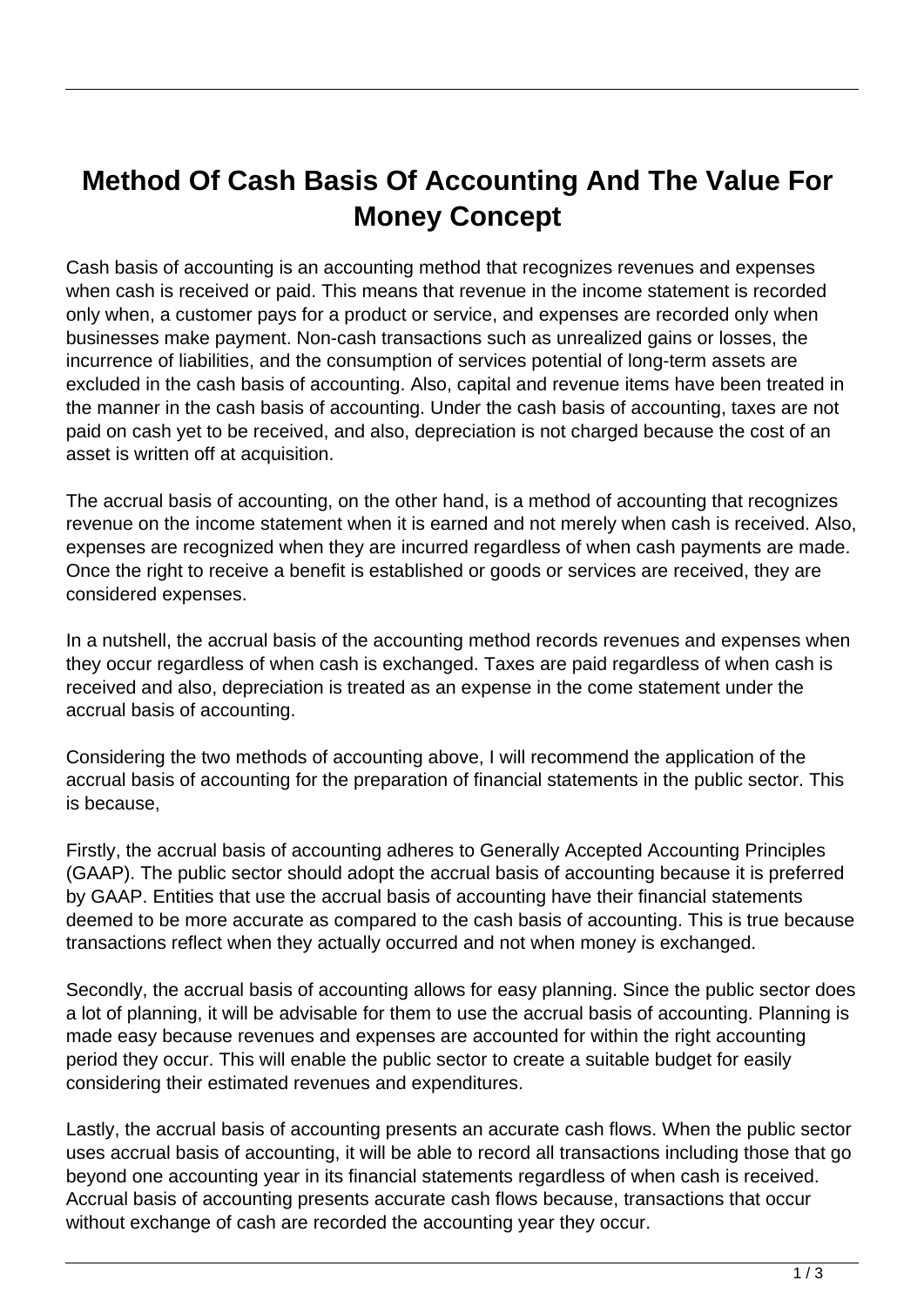## **QUESTION 2**

The value for money concept maybe defined as, making the most out of resources used to achieve organizational objectives, plans and policies. Value for money goes beyond minimizing the cost of inputs but also maximizing the ratio of output delivered from input as well as achieving the intended results of a service or project. Value for money is all about keeping a balance between; economy, efficiency, and effectiveness known as the 3Es. In other words, value for money is the favorable combination of cost, quality, and sustainability to meet the requirement of a project or program. There is said to be quality achieved in the case of the Accra Metropolitan Assembly if, the reduction in litter dropping program is executed at the lowest cost of resources needed.

Although, at the end of the first year, it was observed that the programme achieved 95% of it outcomes and the officials were even declared victory against litter, value for money was not achieved fully when compared to the Tema Metropolitan Assembly. The Accra Metropolitan Assembly would have achieved value for money than the Tema Metropolitan Assembly if they had adhered to the following;

Firstly, the Accra Metropolitan Assembly should have engaged other stakeholders like the Tema Metropolitan Assembly for their opinions on the programme to understand the approach they used to achieve their results that is, overcoming litter dropping at the lower cost. They should have discussed with the other stakeholders about the proposals they invited, the vendor as well as the cost they incurred. This would have helped the Accra Metropolitan Assembly to set cost limits and follow the best practices the other metropolitan assembly achieved.

Secondly, the economy would have been better achieved if all the Metropolitan Assemblies worked together as one centralized system in executing the litter dropping reduction program. This is because, the same vendors would have been used for all the Metropolitan Assemblies, which would have been cheaper and at the same time, achieved the same outcomes. This is termed the economy of scale.

Additionally, the Accra Metropolitan Assembly should have selected the proposal with the least cost, which is proposal 1 of GHC 20 million. The Accra Metropolitan Assembly could have also negotiated with the vendor for lower prices for the same quality and quantity of resources.

Moreover, pre- agreed standards and measures should be discussed with the vendors while giving them a contract in case the vendor is unable to achieve the quality parameter or expectation, penal consequences should have been agreed upon as part of the contract.

Last but not least, the manager should not have been allowed to go cost overrun. This may not encourage managers to achieve the best-reduced cost for the same level of outcome. The budget should have been pushed downward to achieve the desired outcomes at budget cost. The Accra Metropolitan Assembly could have maintained some buffer without spelling it out to the manager.

In conclusion, The Accra Metropolitan Assembly was able to achieve the effectiveness of the program because, they were able to reduce litter dropping by 95% but they could not achieve efficiency, economy and equity. They could not achieve efficiency when compared to the Tema